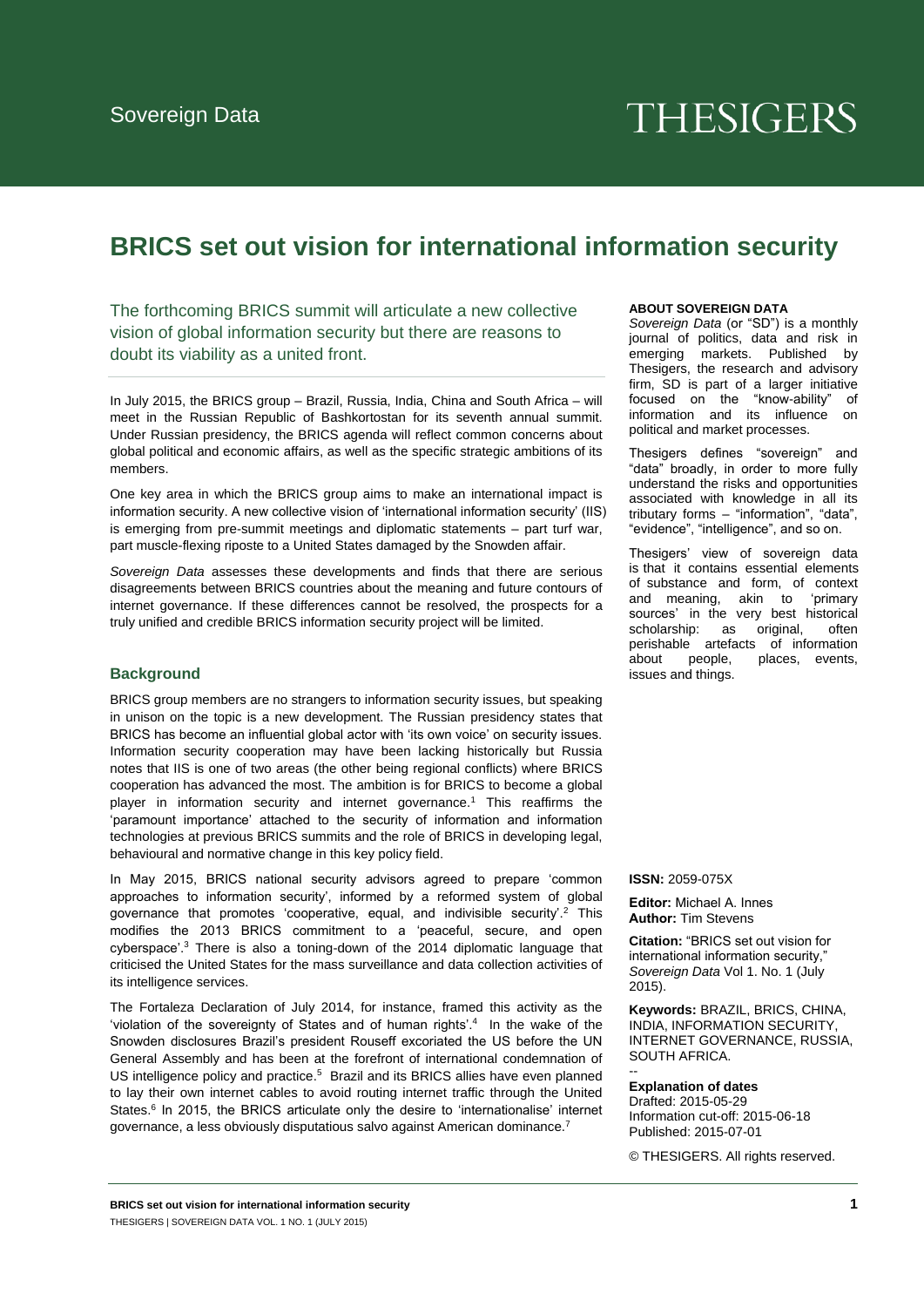

Since its creation, the heterogeneity of the states that make up the BRICS group suggests that its ability to articulate, let alone achieve, any 'meaningful vision for the future' is limited

The BRICS group has always sought to challenge the hegemony of the United States in global affairs. In 2009 it transformed from an abstract economic category into a self-identifying political group, enabling its challenge to Western neoliberal capitalism and the economic crisis.<sup>8</sup> Recent declarations support this interpretation of BRICS intent. The BRICS group means to create 'a multipolar system of international relations based on the principles of justice and equality … laying the old practices of bloc diplomacy to rest'.<sup>9</sup> Russia's aim is to transform BRICS into 'a full-scale mechanism for strategic and day-to-day cooperation on key issues of world politics and global economy'.<sup>10</sup>

There are tensions that belie the apparent unity of this emerging geopolitical bloc. Since its creation, the heterogeneity of the states that make up the BRICS group suggests that its ability to articulate, let alone achieve, any 'meaningful vision for the future' is limited.<sup>11</sup>A closer assessment of the emerging BRICS information security agenda reveals that there is significant internal variation in the ways BRICS members understand and articulate key concepts and ideals. This could impact on the ability of BRICS to achieve stated ambitions.

## **Behind the façade**

The BRICS countries have divergent conceptions of sovereignty and cyberspace. These differences have less to do with technical information security  $-$  or 'cyber' security – than with the central question of internet governance: who should rule the internet? Each of the BRICS countries' position on the issue is defined by the relationship between two things: first, the role of the state in internet governance; and second, how much and what kind of formal organisation is needed to solve problems of internet governance.<sup>12</sup>

The former rests on the extent to which the internet should be subject to national sovereignty or considered a global domain. For the latter, there are two extremes: a hierarchical (and hence coercive) approach to internet governance, or a more distributed, networked arrangement for decision-making. This framework allows for a great number of variations, but each of the BRICS countries can be described in terms of one of four basic types.<sup>13</sup>

China and Russia, for example, are 'cyber-reactionaries', conservative entities aligning internet governance with state jurisdiction. This promotes the supremacy of national institutions and mechanisms over the internet, and preserves greatest freedom of movement for the state in domestic and foreign policy. Information security is closely identified with national security and the preservation of national identity and culture. It therefore takes on an explicitly nationalist tone usually absent, for example, in formulations of 'cyber security'. Information refers not only to data but to ideas and cultural contaminants damaging to the national body politic.

China and Russia support each other's ambitions, recently reaffirming their bilateral cooperation on 'network and information security', and pledging to respect the other's 'choice of developmental path conforming to its national conditions'.<sup>14</sup> This links national sovereignty tightly to control and authority over internet content and activities, including censorship. Cyber-reactionary states work through intergovernmental organisations where necessary, in order to promote this form of internet governance. In the case of China and Russia, this includes the Shanghai Cooperation Organisation (SCO) and the International Telecommunications Union (ITU), a UN agency.

Brazil prefers a 'global governmentality' approach, which also requires hierarchical control of the internet but by transnational institutions rather than states. Brazil led the Global Multistakeholder Meeting on the Future of Internet Governance (NETmundial) in April 2014. This was attended by delegates from governments, private sector, academia, civil society and non-profit organisations, and drafted broad-based principles for internet governance and proposed a roadmap for their implementation.<sup>15</sup>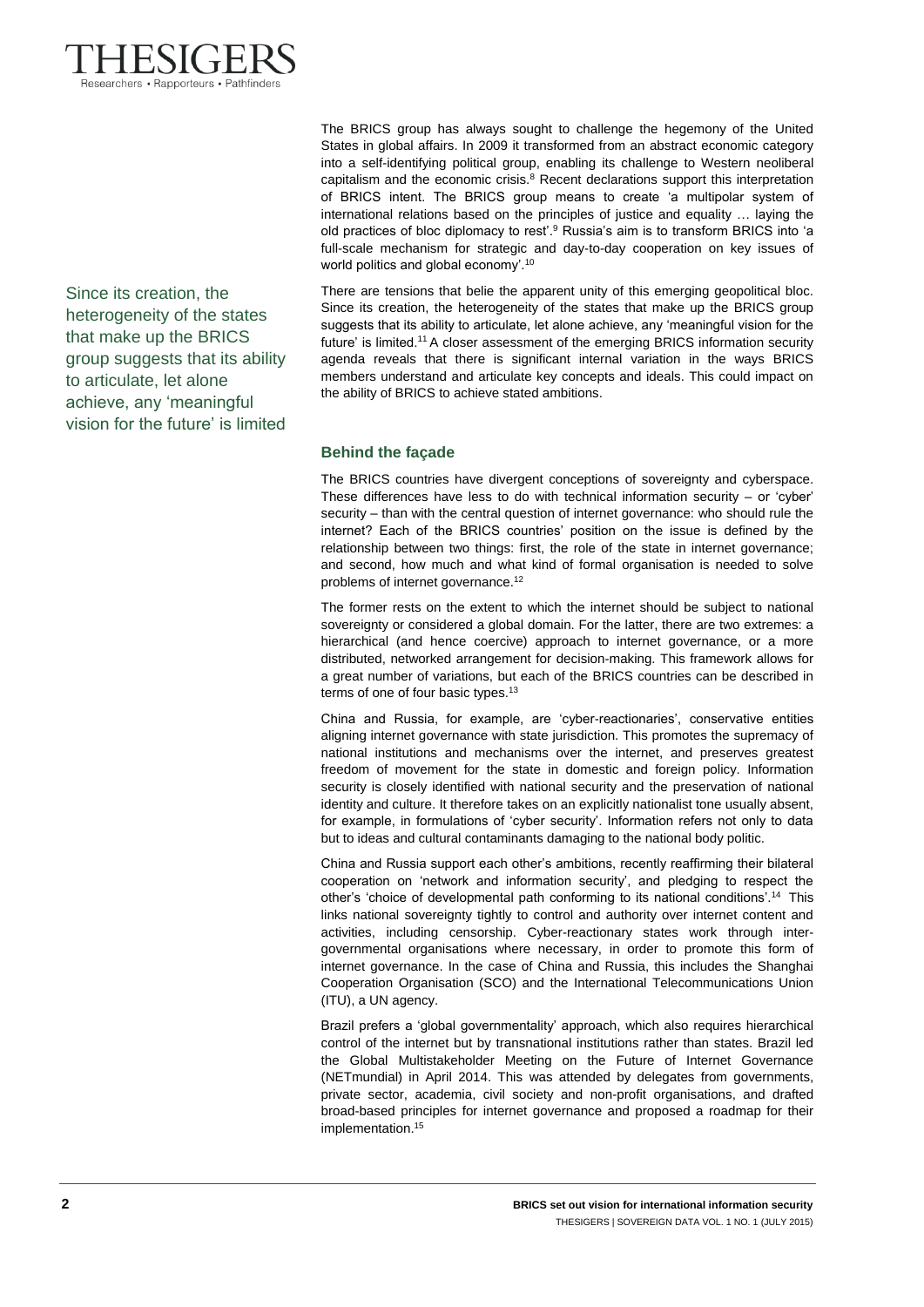India and South Africa are proponents of 'denationalised liberalism', in which individual actors govern the internet via transnational decision-making frameworks. This is a peer- and market-based approach that restricts hierarchical interventions to policing and national security functions. India's position can be attributed to its status as a leader in the global market in outsourced information technology. Growth has slowed in recent years but outsourcing remains a key sector of Indian industry and a crucial source of foreign currency.<sup>16</sup>

These descriptions suggest key areas of potential disagreement in the midst of an intensely complex situation. Given the risk of fracture, what are the prospects for a workable BRICS consensus on global information security?

#### **Implications**

The potential emergence of a BRICS information security project is not a response to US dominance alone. It is also an attempt to broker new consensus where none currently exists. There is no globally binding agreement on information security or internet governance, and the entities that exert control and authority are nongovernmental organisations like ICANN that have evolved in ad hoc fashion along with the internet itself.<sup>17</sup> In broad terms, agreements have foundered on the simple fact that the US has seen no need for them. Without US buy-in, no global regime for internet governance is either likely to take hold or enforceable in practice. The US prefers an 'open internet' approach to facilitate commerce and cultural exports, even if its military and intelligence activities indicate that national security is often its overriding consideration. It also supports the globalisation of some internet governance functions historically closely tied to the US government.<sup>18</sup>

Opposition to the US model has come principally from Russia and China and other members of the SCO, particularly the SCO's International Code of Conduct for Information Security (2011), updated in 2015.<sup>19</sup> Lesser proposals have come from the IBSA sub-grouping (India, Brazil, South Africa), rooted in documents on global 'information society' like the 2003 Brasilia Declaration.<sup>20</sup> BRICS countries have tended to operate via either the SCO or IBSA, rather than in concert. Analysts identify the split between the SCO and Western democracies but less attention is paid to divisions within the BRICS group, in which there are deep-rooted differences between Russia and China on the one hand and the IBSA countries on the other.<sup>21</sup>

Under these conditions, the prospects of a BRICS consensus on internet governance and security look limited. While Russia and China pursue robust bilateral security agreements, questions are being raised in South Africa about intensifying ties with China on information security issues.<sup>22</sup> Brazil has no wish to damage good relations with the US, not least as their respective national priorities for the internet are so closely aligned. India has more to lose than gain by adopting restrictive models of internet governance. So too China, which reaps enormous economic benefit from its connections to the global internet. It may be that cooperation in this policy space is limited by the same factors that have always hampered it: ingrained differences in culture and outlook; intra-BRICS competition; and the strategic importance of the United States to all members.<sup>23</sup>

## **Outlook**

How the BRICS balance these competing visions of the future internet depends on how well its members navigate the role of the state in internet governance. Three of the BRICS 'group of five' converge intuitively with US views, which prioritise Russia and China as traditional strategic foes. Such polarisation may be an insurmountable obstacle to consensus, at least in any framework that possesses the necessary bite to convince other governments and stakeholders to follow the BRICS lead. If they cannot muster this support, the BRICS proposals will look somewhat underpowered and are likely to fail. BRICS is not looking for radical change in the global order but the challenge before it is to engender any change at all.

It may be that cooperation in this policy space is limited by the same factors that have always hampered it: ingrained differences in culture and outlook; intra-BRICS competition; and the strategic importance of the United States to all members.